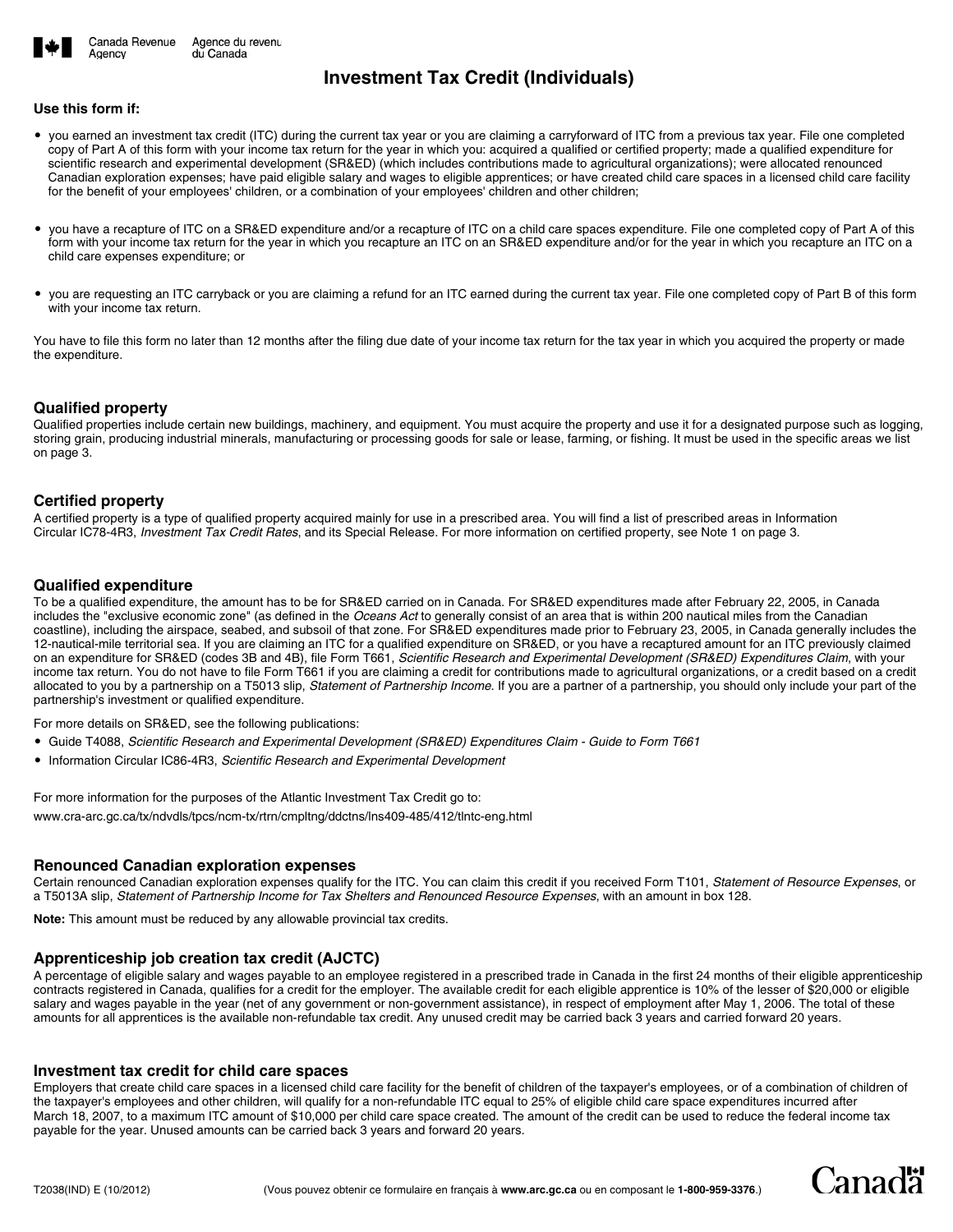## **How to calculate your ITC**

The ITC is based on a percentage of the investment cost (the cost of the property you bought or the expenditures you made). If you received, are entitled to receive, or can reasonably expect to receive any reimbursement, inducement, or government or non-government assistance (including grants, subsidies, forgivable loans, or deductions from tax and investment allowances) that we can reasonably consider to relate to the property or expenditure, you have to decrease your investment cost by the amount you received, are entitled to receive, or can reasonably expect to receive. If you repay any of this assistance, add the repayment to the investment cost. Calculate the ITC for any repayment using the same percentage you used for the original investment cost.

Determine your ITC at the end of 2012. If the fiscal year-end of your business is in 2012, include any ITC you earn on the property you buy during the calendar year. Investments and expenditures are eligible for an ITC only when the income from the related business is subject to Part I tax.

Properties acquired and SR&ED capital expenditures incurred to acquire property are eligible for an ITC claim only when the properties are considered to be **available for use**. For an explanation of **available for use**, see any of the following guides: Guide T4002, *Business and Professional Income*, Guide T4003, *Farming Income*, Guide RC4060, *Farming Income and the AgriStability and AgriInvest Programs*, Guide RC4408, *Farming Income and the AgriStability and AgriInvest Programs Harmonized Guide* or Guide T4004, *Fishing Income*.

### **How to claim your 2012 ITC**

You can use the ITC that you earn in 2012 to reduce your federal tax for a previous year, or to reduce your federal tax for 2012 or for a future year. See "Refund of ITC" on this page.

#### **Current-year claim**

To calculate your ITC to reduce your federal income tax for 2012 complete Part A of this form. Enter the amount of your credit on line 412 of Schedule 1 of your income tax return. If a partnership or trust made the investments, enter only your share.

#### **Carryback to previous years**

You can carry back the ITC you earn in 2012 for up to three years and use it to reduce your federal tax in those years. To do this, complete Part B of this form.

#### **Carryforward to future years**

You can carry forward for up to 20 years credits earned in tax years that end after 1997.

### **Property bought or expenditures made before 2012**

You may be able to apply unused ITCs from expenditures or acquisitions made from 1998 to 2011 on your 2012 income tax return. To do this, complete Part A of this form.

## **Refund of ITC**

If you do not use all of your ITC to reduce your taxes in the year or in the three previous years, we may refund up to 40% of your unused credit to you. You can only claim this refund in the year you buy property or make an expenditure that qualifies for the credit, unless the available for use rules (or other rules deeming the expenditure to have been made in a later year) apply. To claim a refund of ITC, complete Part B of this form. Enter your refund amount on line 454 of your income tax return. If a partnership or trust made the investments, enter only your share of the amount.

## **Adjustments**

The credit you claim or that we refund to you for 2012 reduces the capital cost of the property. Any 2012 credit you carry back to a previous year will also reduce the capital cost of the property. Make this adjustment in 2013. This adjustment reduces the capital cost allowance you can claim for the property. It also affects your capital gain when you dispose of the property. You might have claimed a credit or received a refund for 2012 for a property that you already disposed of. In addition, you might still have other property in the same class. If so, reduce the undepreciated capital cost of the class for 2013 by the amount of the credit you claimed or received as a refund. If, after the disposition, you do not have any property left in the same class, include in your 2013 income the amount of the credit you claimed or received as a refund. Enter the amount as other income on line 9600 if you are filing Form T2042, T1163, T1164, T1273, or T1274. Enter the amount on line 8230 if you are filing Form T2125 (Form T2032 and/or Form T2124 for 2007 and previous tax years).

A credit deducted or refunded will reduce the balance in the SR&ED pool, the adjusted cost base (ACB) of an interest in a partnership, and the ACB of a capital interest in a trust in the next tax year.

### **Partnership**

If you are a partner of a partnership, include only your part of the partnership investment or expenditure. An ITC earned by a partnership is usually allocated to a partner. However, an ITC earned on qualified SR&ED expenditures may not be allocated to a specified partner of a partnership. If you received an allocation of ITC from a partnership, calculate your share of the investment cost or expenditure. Enter this cost or expenditure on the line corresponding to the appropriate rate.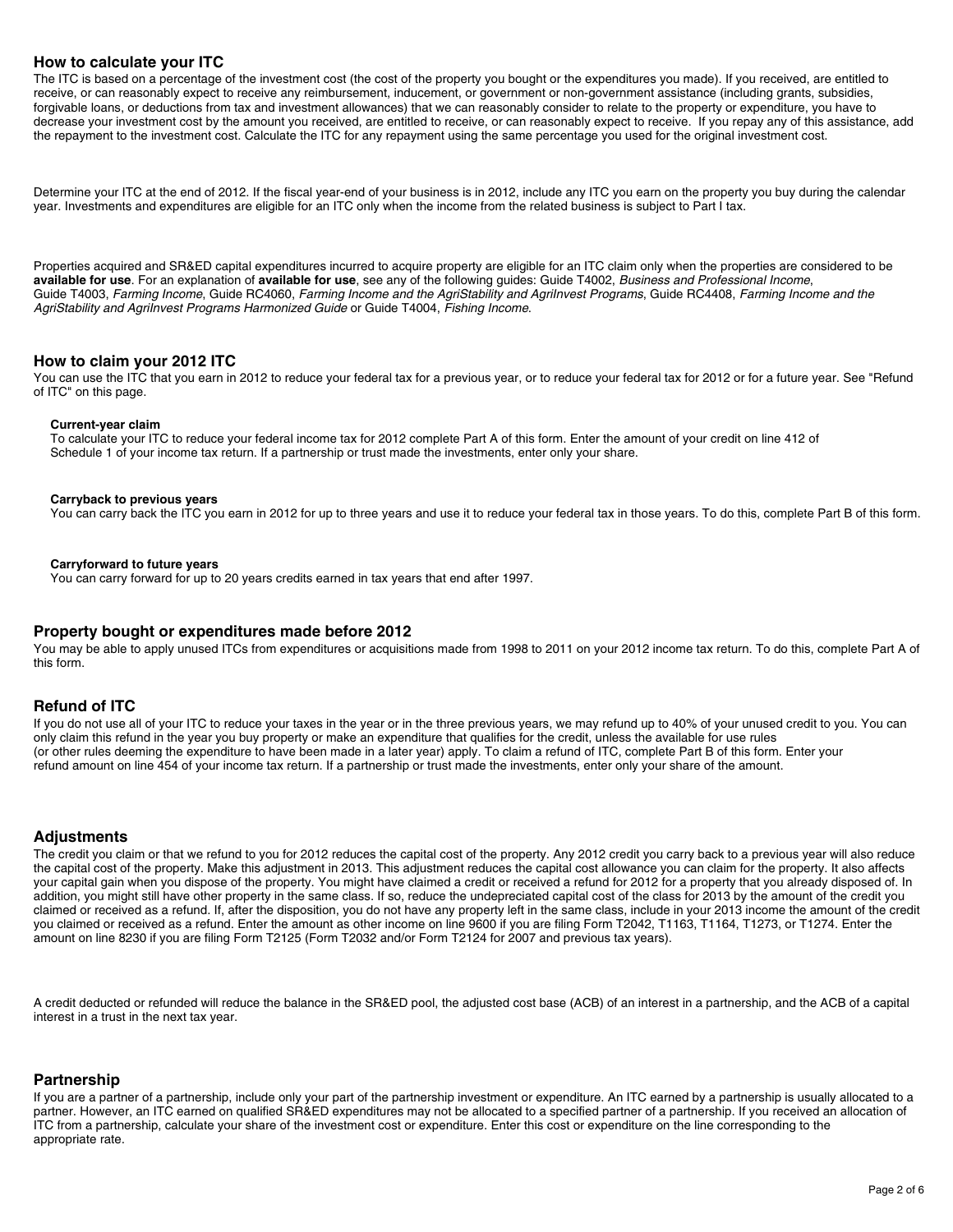### **ITC – Investment or expenditures, percentages, and codes**

Review the codes shown below, and use the one that applies to you in Part A of this form.

| Type of investment or expenditure                                                                                                                                                                                                           | <b>Specified percentage</b> | Code |
|---------------------------------------------------------------------------------------------------------------------------------------------------------------------------------------------------------------------------------------------|-----------------------------|------|
| <b>Certain certified property</b> $-$ (see Note 1 below)                                                                                                                                                                                    | 30%                         | 3A   |
| Qualified expenditures for SR&ED carried out in the following areas:<br>• Newfoundland and Labrador, Prince Edward Island, Nova Scotia, New Brunswick, or the Gaspé Peninsula<br>(see Note 2 below); or                                     | 30%                         | 3B   |
| • any other area in Canada.                                                                                                                                                                                                                 | 20%                         | 4B   |
| Contributions made after 2000 to agricultural organizations for SR&ED carried out in Canada –<br>(see Note 5 below)                                                                                                                         | 20%                         | 4C   |
| Qualified property acquired after 1994 for use in the following specific areas:<br>Newfoundland and Labrador, Prince Edward Island, Nova Scotia, New Brunswick, the Gaspé Peninsula,<br>or a prescribed offshore region (see Note 3 below). | 10%                         | 12   |
| Renounced Canadian exploration expenses – (see Note 4 below)                                                                                                                                                                                | 15%                         | 5    |
| Apprenticeship job creation tax credit                                                                                                                                                                                                      | 10%                         | 6    |
| Investment tax credit for child care spaces                                                                                                                                                                                                 | 25%                         |      |

#### **Notes**

- **1 Certified property** must be part of a facility as defined in the *Regional Development Incentives Act*, which you acquired mainly for use in a prescribed area. It must also meet one of the following conditions:
	- you acquired it under a written agreement entered into before February 22, 1994;
	- it was under construction by or for you on that date;
	- it is machinery or equipment that will be a fixed and integral part of the property under construction by or for you on that date; or
	- it has not been used or acquired for lease or for any purpose whatsoever before you acquired it.

The 30% rate may also be available for certified property that you acquired after 1994 and before 1996. This rate will apply if:

- you acquired the property for use in a project that was substantially advanced by you or for you, as evidenced in writing, before
- February 22, 1994; and
- construction on the project by you or for you began before 1995.
- **2** For **qualified expenditures for SR&ED** incurred after 1994, the rate is 20%. However, for the Atlantic Provinces and the Gaspé Peninsula, qualified expenditures incurred under a written agreement entered into before February 22, 1994, will still qualify for the 30% rate.
- **3 Qualified property** you acquired under a written agreement entered into before February 22, 1994, will still qualify for the 15% rate.
- **4** For **Canadian exploration expenses renounced by a corporation to an individual (or a partnership of which the individual is a member) and reported in Box 128 of a T101 slip or a T5013A slip**, the rate will be 15%. The renunciation must be under a flow-through share agreement financing for mineral exploration (which excludes coal deposits, tar sands, oil and gas) entered into after March 2012 and before April 1, 2013.
- **5 Contributions made to agricultural organizations for SR&ED** on or subsequent to January 1, 2001, qualify for the 20% rate. Enter the amount in box 6715 with a note on the top of the form stating that your claim is for contributions to agricultural organizations.

### **More information**

For more information about the recapture of ITCs, and for other information about ITCs, visit **www.cra.gc.ca**, or see Interpretation Bulletin IT411R, *Meaning of Construction*, and Information Circular IC78-4R3, *Investment Tax Credit Rates*, and its Special Release.

| Part A – Calculating an investment tax credit (ITC) |                                                                                                  |                   |        |      |                                       |  |  |
|-----------------------------------------------------|--------------------------------------------------------------------------------------------------|-------------------|--------|------|---------------------------------------|--|--|
|                                                     | <b>Calculating the current-year refundable credits</b> – Tick the appropriate box.               |                   |        |      |                                       |  |  |
| Code 3A                                             | (Note 1 on this page)                                                                            | Total investment  | . 6710 |      | $\times 0.30$                         |  |  |
| Code 3B                                             | (Note 2 on this page)                                                                            | Total expenditure |        |      |                                       |  |  |
| Code 3B                                             | Incurred after 1994<br>(Note 2 on this page)                                                     | Total expenditure |        | 6712 | $\times 0.20$ $\blacktriangleright$ + |  |  |
| Code 4B                                             | (Note 2 on this page)                                                                            | Total expenditure |        |      |                                       |  |  |
| Code 4C                                             | Incurred after 2000<br>(Note 5 on this page)                                                     | Total expenditure |        | 6715 | $\times 0.20$ $\blacktriangleright$ + |  |  |
| Code 12                                             | <b>Acquired after 1994</b>                                                                       | Total investment  |        | 6714 | $\times 0.10$ $\blacktriangleright$ + |  |  |
| Code 12                                             | (Note 3 on this page)                                                                            | Total investment  |        | 6716 | $\times 0.15$ $\blacktriangleright$ + |  |  |
|                                                     | <b>Total current-year refundable credits</b> – Enter the total from line A in column 2 on page 6 |                   |        |      |                                       |  |  |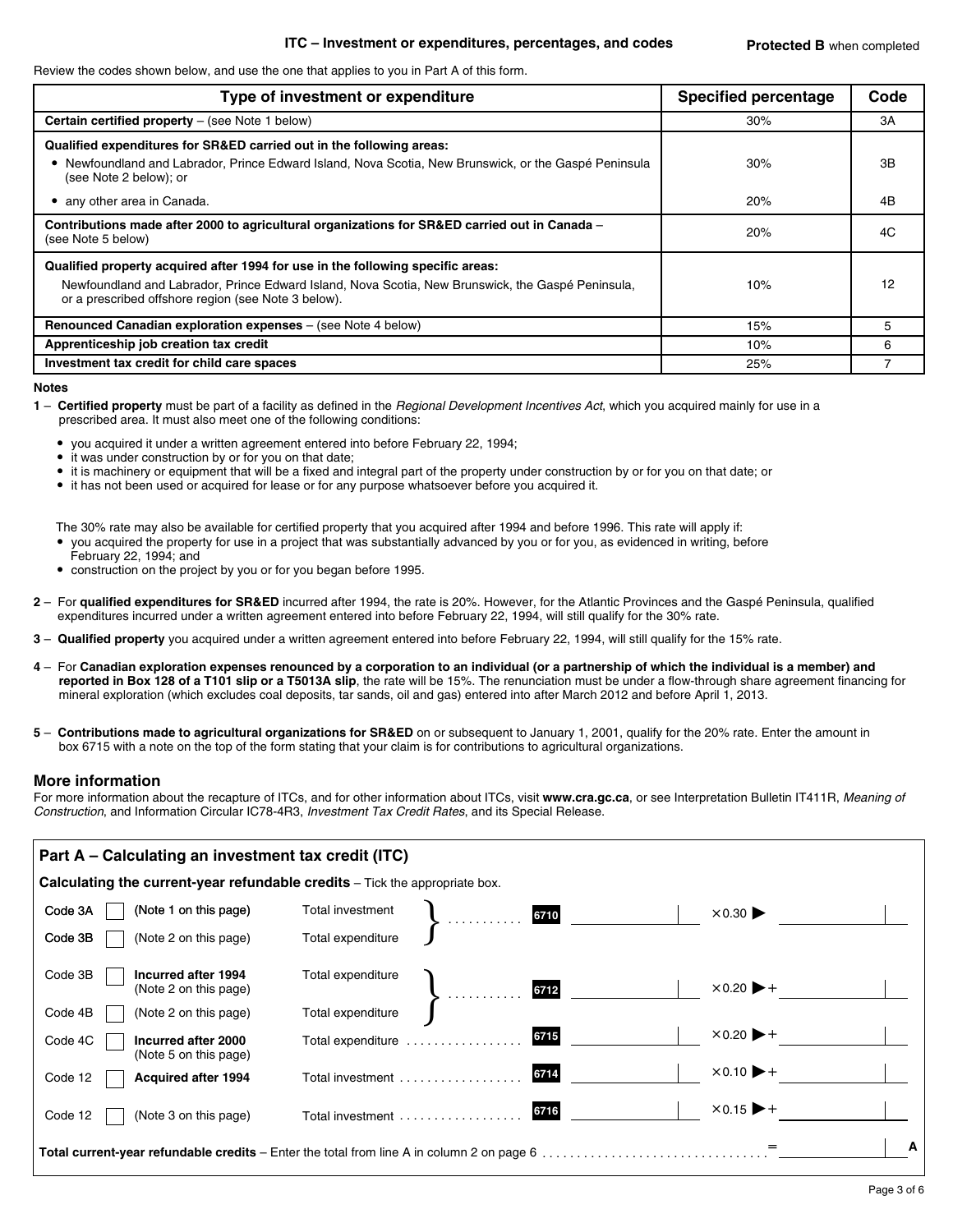|        |                                                          |                                                                                                                                                                                                                                                                                                                                                                                                                                                                                                                                                                                                                       |                                                                                        |                                       | Protected B when completed |
|--------|----------------------------------------------------------|-----------------------------------------------------------------------------------------------------------------------------------------------------------------------------------------------------------------------------------------------------------------------------------------------------------------------------------------------------------------------------------------------------------------------------------------------------------------------------------------------------------------------------------------------------------------------------------------------------------------------|----------------------------------------------------------------------------------------|---------------------------------------|----------------------------|
|        |                                                          | Calculating the current-year non-refundable credits - Tick the appropriate box.                                                                                                                                                                                                                                                                                                                                                                                                                                                                                                                                       | 6717                                                                                   | $\times 0.15$                         |                            |
| Code 5 | (Note 4 on page 3)                                       |                                                                                                                                                                                                                                                                                                                                                                                                                                                                                                                                                                                                                       |                                                                                        |                                       |                            |
|        |                                                          | * This credit will reduce your Canadian exploration expense pool in the year following the year in which you claim the credit.                                                                                                                                                                                                                                                                                                                                                                                                                                                                                        |                                                                                        |                                       |                            |
| Code 6 |                                                          | Apprenticeship job creation tax credit                                                                                                                                                                                                                                                                                                                                                                                                                                                                                                                                                                                |                                                                                        |                                       |                            |
|        |                                                          | If your apprentice works for you and also works for a related employer as defined under subsection 251(2) of the <i>Income Tax Act</i> (ITA), all related employers<br>have to agree in writing that you are the only employer who will be claiming the apprenticeship job creation tax credit for this tax year for each apprentice<br>whose contract number, social insurance number (SIN), or name appears below.                                                                                                                                                                                                  |                                                                                        |                                       |                            |
|        |                                                          | For each apprentice in their first 24 months of the apprenticeship, enter the apprenticeship contract number registered with Canada, or a province or territory<br>of Canada, under an apprenticeship program designed to certify or license individuals in the trade. If there is no contract number, enter the SIN or the name<br>of the eligible apprentice. Then, enter the name of the eligible trade and the eligible salary and wages** payable in the year in respect of employment after<br>May 1, 2006. The credit is 10% of the total of the amounts in column C. Attach a note if more space is required. |                                                                                        |                                       |                            |
|        | A                                                        | B                                                                                                                                                                                                                                                                                                                                                                                                                                                                                                                                                                                                                     | C                                                                                      |                                       |                            |
|        | Contract number<br>(SIN or name of apprentice)           | Name of eligible trade                                                                                                                                                                                                                                                                                                                                                                                                                                                                                                                                                                                                | Eligible salary and wages ** payable<br>in the year, or \$20,000,<br>whichever is less |                                       |                            |
| 1.     |                                                          |                                                                                                                                                                                                                                                                                                                                                                                                                                                                                                                                                                                                                       |                                                                                        |                                       |                            |
| 2.     |                                                          |                                                                                                                                                                                                                                                                                                                                                                                                                                                                                                                                                                                                                       |                                                                                        |                                       |                            |
| 3.     |                                                          |                                                                                                                                                                                                                                                                                                                                                                                                                                                                                                                                                                                                                       |                                                                                        |                                       |                            |
|        |                                                          | Total of amounts in column C 6718                                                                                                                                                                                                                                                                                                                                                                                                                                                                                                                                                                                     |                                                                                        | $\times 0.10$ $\blacktriangleright$ + |                            |
|        |                                                          | ** Net of any government or non-government assistance received or to be received in respect of eligible salary and wages.                                                                                                                                                                                                                                                                                                                                                                                                                                                                                             |                                                                                        |                                       |                            |
| Code 7 |                                                          | Investment tax credit for child care spaces                                                                                                                                                                                                                                                                                                                                                                                                                                                                                                                                                                           |                                                                                        |                                       |                            |
|        |                                                          |                                                                                                                                                                                                                                                                                                                                                                                                                                                                                                                                                                                                                       |                                                                                        |                                       |                            |
|        |                                                          | Eligible child care space expenditures include the cost of depreciable property, and the amount of specified child care start-up expenditures acquired or<br>incurred solely for the purpose of the creation of the new child care spaces at a licensed child care facility.                                                                                                                                                                                                                                                                                                                                          |                                                                                        |                                       |                            |
|        |                                                          |                                                                                                                                                                                                                                                                                                                                                                                                                                                                                                                                                                                                                       |                                                                                        |                                       |                            |
|        |                                                          |                                                                                                                                                                                                                                                                                                                                                                                                                                                                                                                                                                                                                       |                                                                                        | 2                                     |                            |
|        |                                                          | Total number of child care spaces created ______________________ $\times$ \$40,000                                                                                                                                                                                                                                                                                                                                                                                                                                                                                                                                    | 6719                                                                                   | $\times 0.25$ $\blacktriangleright$ + |                            |
|        |                                                          |                                                                                                                                                                                                                                                                                                                                                                                                                                                                                                                                                                                                                       |                                                                                        |                                       |                            |
|        |                                                          |                                                                                                                                                                                                                                                                                                                                                                                                                                                                                                                                                                                                                       |                                                                                        |                                       | в                          |
|        | Recapture – ITC for child care spaces                    |                                                                                                                                                                                                                                                                                                                                                                                                                                                                                                                                                                                                                       |                                                                                        |                                       |                            |
|        |                                                          | If, at any time within 60 months of the day that you create a new child care space, that space is no longer available, or if the property acquired for a child care<br>space is leased for any purpose or converted to another use, we will recover the ITC for that space or property.                                                                                                                                                                                                                                                                                                                               |                                                                                        |                                       |                            |
|        | The amount of the recovery will be:                      |                                                                                                                                                                                                                                                                                                                                                                                                                                                                                                                                                                                                                       |                                                                                        |                                       | 3                          |
|        | If property other than child care spaces is disposed of: |                                                                                                                                                                                                                                                                                                                                                                                                                                                                                                                                                                                                                       |                                                                                        |                                       |                            |
|        |                                                          |                                                                                                                                                                                                                                                                                                                                                                                                                                                                                                                                                                                                                       |                                                                                        | 4                                     |                            |
|        |                                                          | 25% of the proceeds of disposition of the eligible property (or 25% of fair market value if                                                                                                                                                                                                                                                                                                                                                                                                                                                                                                                           |                                                                                        | 5                                     |                            |
|        |                                                          |                                                                                                                                                                                                                                                                                                                                                                                                                                                                                                                                                                                                                       |                                                                                        |                                       | 6                          |
|        |                                                          |                                                                                                                                                                                                                                                                                                                                                                                                                                                                                                                                                                                                                       |                                                                                        |                                       |                            |
|        |                                                          |                                                                                                                                                                                                                                                                                                                                                                                                                                                                                                                                                                                                                       |                                                                                        |                                       |                            |
|        | <b>Recapture of ITC on SR&amp;ED expenditures</b>        |                                                                                                                                                                                                                                                                                                                                                                                                                                                                                                                                                                                                                       |                                                                                        |                                       |                            |
|        |                                                          | Amount of expenditure on which ITC is recaptured at 30% (see "Qualified expenditure"<br>on the first page). Do not enter more than the amount of the original expenditure                                                                                                                                                                                                                                                                                                                                                                                                                                             | 6711                                                                                   | $\times 0.30$ $\blacktriangleright$ + | i)                         |
|        |                                                          | Amount of expenditure on which ITC is recaptured at 20% (see "Qualified expenditure"<br>on the first page). Do not enter more than the amount of the original expenditure                                                                                                                                                                                                                                                                                                                                                                                                                                             | 6713                                                                                   | $\times 0.20$ $\blacktriangleright$ + | ii)                        |
|        |                                                          |                                                                                                                                                                                                                                                                                                                                                                                                                                                                                                                                                                                                                       |                                                                                        |                                       | 7                          |
|        |                                                          | Add the amount on line 7 to the amount on line 406 of Schedule 1 of your income tax return.                                                                                                                                                                                                                                                                                                                                                                                                                                                                                                                           |                                                                                        |                                       |                            |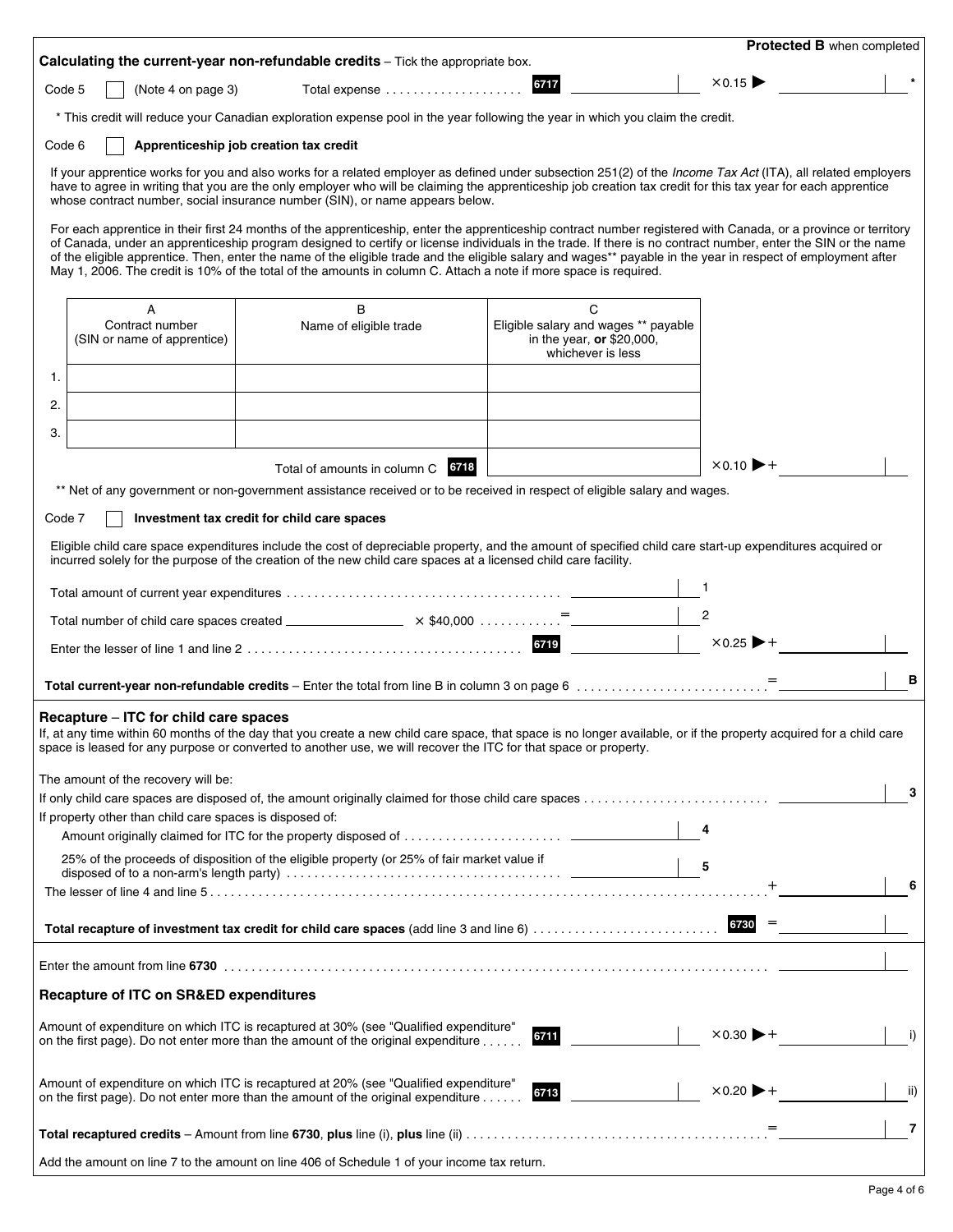| Calculating an allowable claim                                                                                                                                                                                                                                                                                                                                                                                 | <b>Protected B when completed</b> |
|----------------------------------------------------------------------------------------------------------------------------------------------------------------------------------------------------------------------------------------------------------------------------------------------------------------------------------------------------------------------------------------------------------------|-----------------------------------|
|                                                                                                                                                                                                                                                                                                                                                                                                                | $=$                               |
|                                                                                                                                                                                                                                                                                                                                                                                                                |                                   |
| <b>Minus:</b> Federal political contribution tax credit (from line 410 of Schedule 1 of your                                                                                                                                                                                                                                                                                                                   |                                   |
|                                                                                                                                                                                                                                                                                                                                                                                                                |                                   |
| <b>Minus:</b> Labour-sponsored funds tax credit (from line 414 of Schedule 1 of your                                                                                                                                                                                                                                                                                                                           |                                   |
|                                                                                                                                                                                                                                                                                                                                                                                                                | n                                 |
| You can claim an ITC amount up to, but not more than, line C or D, whichever is less.                                                                                                                                                                                                                                                                                                                          | Е                                 |
| If you do not have to complete Form T691, Alternative Minimum Tax (see your guide for information), or if the amount you calculate on line 95 of Form T691<br>is zero, enter the amount from line E on line 412 of Schedule 1 of your income tax return, or on line 37 of T3 Schedule 11. If Alternative Minimum Tax (AMT)<br>does not apply, enter the amount from line E in column 6 on page 6 of this form. |                                   |
| Otherwise, complete the following section to determine your ITC claim and enter "0" in column 6 on page 6 of this form.                                                                                                                                                                                                                                                                                        |                                   |
| Calculating an allowable claim if alternative minimum tax (AMT) applies                                                                                                                                                                                                                                                                                                                                        |                                   |
| Complete this section only if you calculate an amount greater than zero on line 95 of Form T691.                                                                                                                                                                                                                                                                                                               |                                   |
|                                                                                                                                                                                                                                                                                                                                                                                                                |                                   |
| Plus: Federal foreign tax credit (from line 405 on Schedule 1 of your income tax return) <sup>+</sup>                                                                                                                                                                                                                                                                                                          |                                   |
|                                                                                                                                                                                                                                                                                                                                                                                                                |                                   |
|                                                                                                                                                                                                                                                                                                                                                                                                                |                                   |
|                                                                                                                                                                                                                                                                                                                                                                                                                |                                   |
| You can claim an ITC amount up to, but not more than, line C or F, whichever is less.                                                                                                                                                                                                                                                                                                                          | G                                 |
| Enter the amount from line G on line 412 of Schedule 1 of your income tax return, or on line 37 of T3 Schedule 11.<br>Also enter the amount from line G in column 7 on page 6.                                                                                                                                                                                                                                 |                                   |
| Part B - Calculating a carryback and refund of ITC                                                                                                                                                                                                                                                                                                                                                             |                                   |
| <b>ITC available for carryback</b>                                                                                                                                                                                                                                                                                                                                                                             |                                   |
| Complete this section to determine the balance of credit available for carryback to previous tax years.                                                                                                                                                                                                                                                                                                        |                                   |
|                                                                                                                                                                                                                                                                                                                                                                                                                |                                   |
| Minus: Current-year credit applicable*<br>The maximum amounts you could have claimed in column 6, plus column 7, minus column 1 on page 6 (if negative, enter "0") $\ldots$                                                                                                                                                                                                                                    |                                   |
|                                                                                                                                                                                                                                                                                                                                                                                                                | н                                 |

\* To arrive at the amount available to carry back, you first have to apply your credit to the fullest extent in the current year, whether you claimed all of it or not. This means that, before determining the amount available to carry back, you first have to reduce your federal tax for the current year by the maximum amounts you could have claimed in columns 6 and 7, whether you claimed the maximum or not.